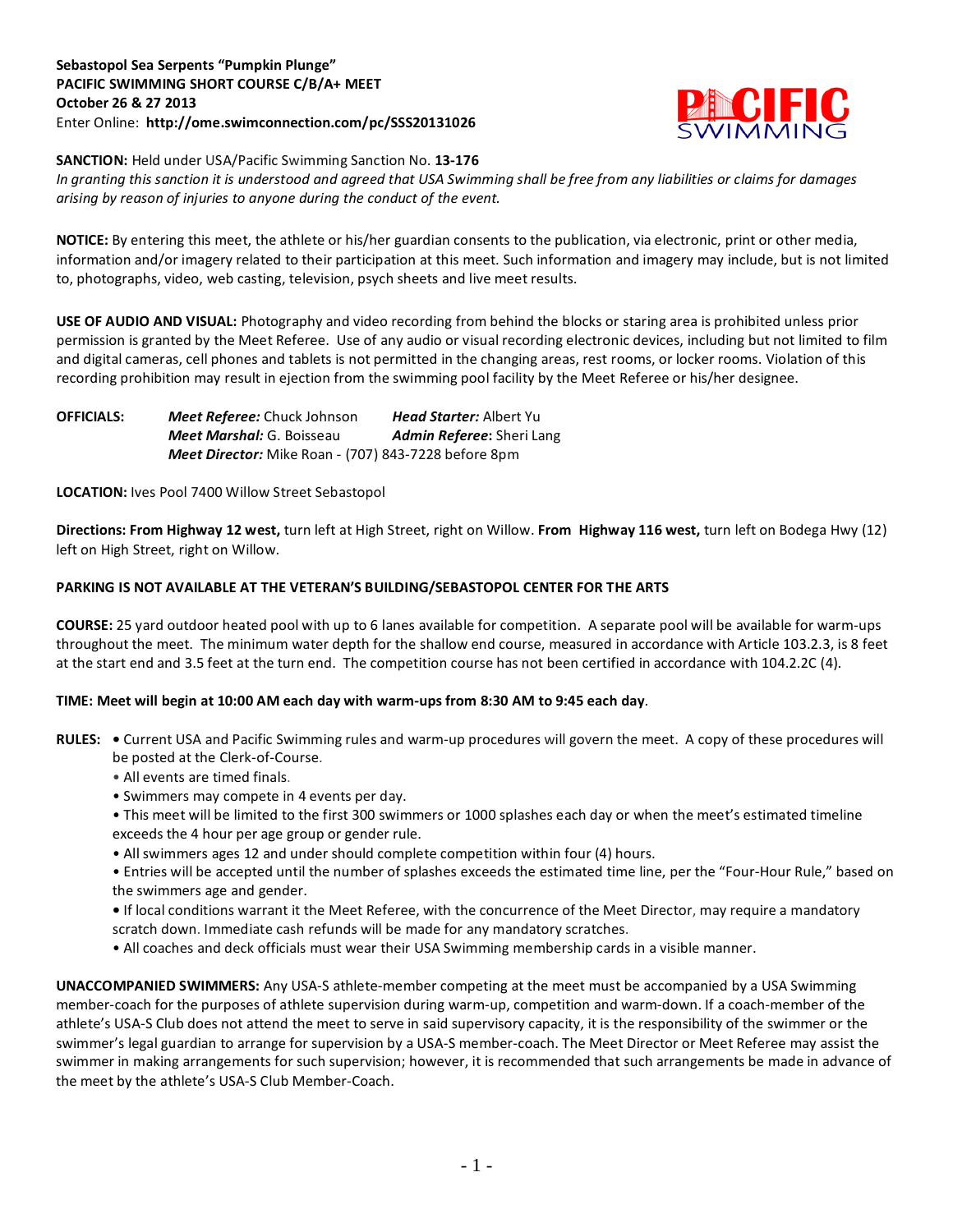**RACING STARTS:** Swimmers must be certified by a USA-S member-coach as being proficient in performing a racing start, or must start the race in the water. It is the responsibility of the swimmer or the swimmer's legal guardian to ensure compliance with this requirement.

**RESTRICTIONS:** • Smoking and the use of other tobacco products is prohibited on the pool deck, in the locker rooms, in spectator

seating, or standing areas and in all areas used by swimmers, during the meet and during warm-up periods.

- Sale and use of alcoholic beverages is prohibited in all areas of the meet venue.
- No glass containers are allowed in the meet venue.
- No propane heater is permitted except for snack bar/meet operations.
- All shelters must be properly secured.

**•** Except where venue facilities require otherwise, changing into or out of swimsuits other than in locker rooms or other designated areas is not appropriate and is strongly discouraged.

**ELIGIBILITY:** • Swimmers must be current members of USA-S and enter their name and registration number on the meet entry card as they are shown on their Registration Card. If this is not done, it may be difficult to match the swimmer with the registration and times database. The meet host will check all swimmer registrations against the SWIMS database and if not found to be registered, the Meet Director shall accept the registration at the meet (a \$10 surcharge will be added to the regular registration fee). Duplicate registrations will be refunded by mail.

• Swimmers in the "A" Division must have met at least the "PC-A" time standard. Swimmers in the "B" Division must have met at least the "PC-B" time standard. All entry times slower than the "PC-B" time standard will be in the "C" Division.

• Entries with "NO TIME" will be accepted.

• Entry times submitted for this meet will be checked against a computer database and may be changed in accordance with Pacific Swimming Entry Time Verification Procedures.

• Disabled swimmers are welcome to attend this meet and should contact the Meet Director or Meet Referee regarding and special accommodations on entry times and seeding per Pacific Swimming policy.

• Swimmers 19 years of age and over may compete in the meet for time only, no awards. Such swimmers must have met standards for the 17-18 age groups.

• The swimmer's age will be the age of the swimmer on the first day of the meet.

**CHECK-IN:** The meet will be deck seeded. Swimmers must check in at the clerk of the course. Check in will close for all events no more than 60 minutes before the estimated time of the start of the first heat of the event. No event shall be closed more than 30 minutes before the estimated time of the start of the meet. Swimmers who do not check in will not be allowed to compete in that event.

**SCRATCHES:** Any swimmer not reporting for or competing in an individual timed final event shall not be penalized. Swimmers who must withdraw from an event after it is seeded are requested to inform the referee immediately.

**ONLINE ENTRIES:** To enter on-line go to **http://ome.swimconnection.com/pc/ SSS20131026** to receive an immediate entry confirmation. This method requires payment by credit card. Swim Connection LLC charges a processing fee for this service, equal to \$1 per swimmer plus 5% of the total Entry Fees. Please note that the processing fee is a separate fee from the Entry Fees. If you do not wish to pay the processing fee, enter the meet using a mail entry. Entering online is a convenience, is completely voluntary, and is in no way required or expected of a swimmer by Pacific Swimming. Online entries will be accepted through Wednesday, **October 16, 2013.** This meet will be limited to the first 300 swimmers or 1000 splashes each day or when the meet's estimated timeline exceeds the 4 hour per age group or gender rule.

**MAILED OR HAND DELIVERED ENTRIES**: Entries must be on the attached consolidated entry form. Forms must be filled out completely and printed clearly with swimmers best time. Entries must be postmarked by midnight, Monday, **October 14, 2013** or hand delivered by 6:30 p.m. Wednesday, **October 16, 2013**. No late entries will be accepted. No refunds will be made, except mandatory scratch downs. Requests for confirmation of receipt of entries should include a self-addressed envelope.

## **Make check payable to**: Sebastopol Sea Serpents **Mail entries and hand deliver entries to:**

G.Roan 480 Piezzi Lane Santa Rosa, Ca 95401

**ENTRY FEES:** \$2.75 per event plus an \$ 8.00 participation fee per swimmer. Relay fees are \$9.00 per relay team.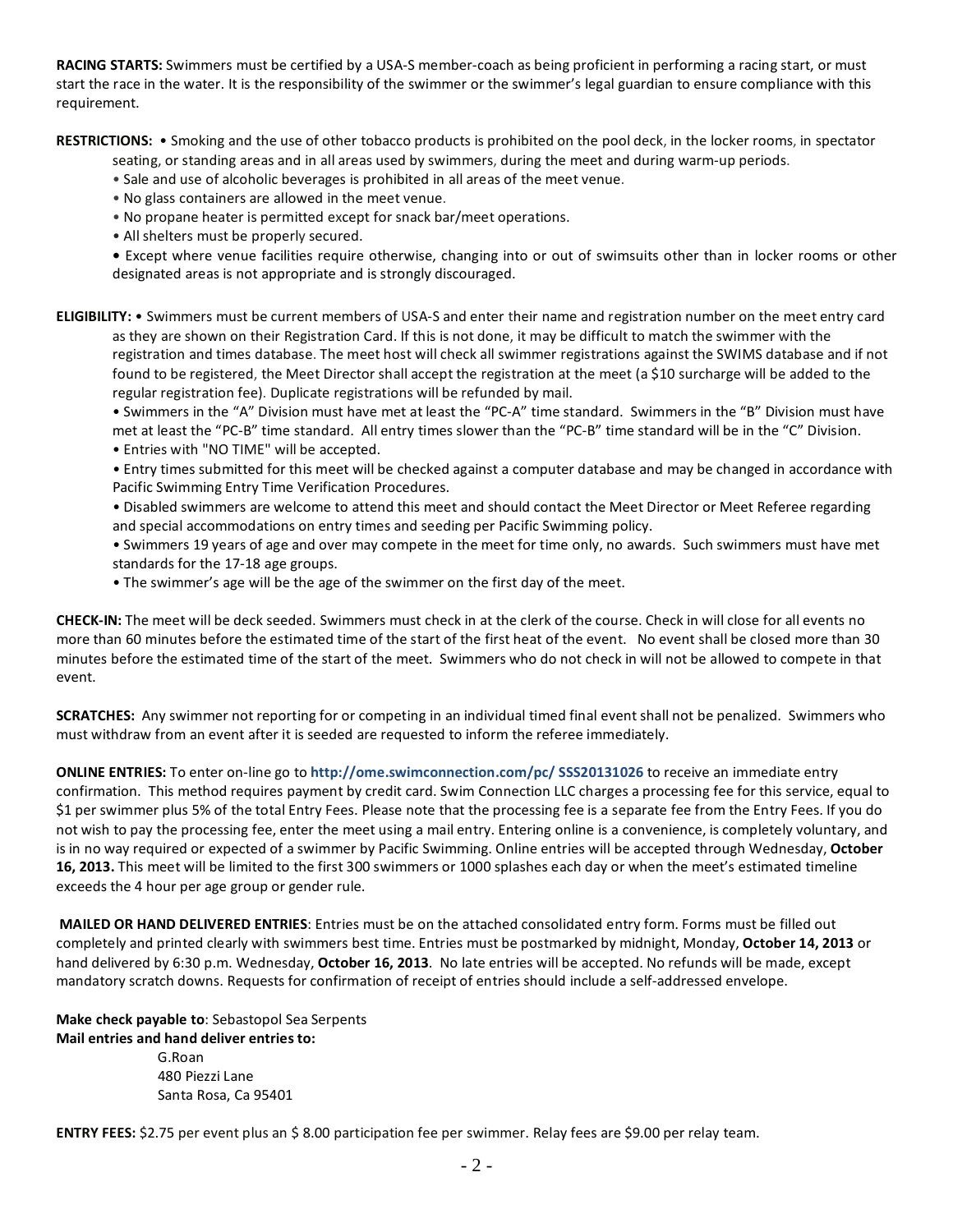**Relays:** \*\*49er Mixed Relay: (Not a nationally recognized event.) Each relay team may consist of any combination of four (4) girls and/or four (4) boys whose age's total 49 or less. Relay Entries will be deck seeded and due at a time determined by the Meet Referee each day of the meet.

**AWARDS:** Ribbons will be awarded  $1^{st} - 8^{th}$  place in the "C" division. Ribbons will be awarded  $1^{st} - 6^{th}$  place for the "B" & "A "divisions." PC-A medals will be awarded to any swimmer attaining new "PC-A" times regardless of the place achieved in the event. Ribbons will be awarded for the 49er Mixed Relays. Awards will be awarded to the following age groups: 8-under, 9-10, 11-12, 13- 14, 15-18. \*\*\*\* 13 -0ver events will be swum together and awarded separately. \*\*\*\*\* 10 and under events will be swum together but, awarded separately as 9-10 and 8 and under (except in events for which there is no 8-under time standard)

**ADMISSION:** Free. A 2 day event program will be available for a nominal fee**.**

**REFRESHMENTS:** A snack bar will be available throughout the competition. Coaches and working deck officials will be provided lunch. Hospitality will serve refreshments to timers and volunteers.

**MISCELLANEOUS:** No overnight parking is allowed. Facilities will not be provided after meet hours. PARKING IS NOT AVAILABLE AT THE VETERAN'S BUILDING/SEBASTOPOL CENTER FOR THE ARTS

**Minimum Number of Officials Rule:** One half-hour before the scheduled start of each session, the Meet Referee shall conduct an inventory of Officials, and shall compare the numbers of swimmers present against the number of Officials present representing each team. No more than 3 days after close of entries, Meet management (ref or director) shall contact a representative from each team participating, and provide a preliminary inventory.

**MINIMUM OFFICIALS RULE:** Each team shall, by the start of the meet, provide to the Meet Director or designee a list of Officials who have agreed to represent that team during the meet, in accordance with the table below:

| Number of swimmers competing in<br>meet per team | *Number of trained and carded<br>officials required |  |  |
|--------------------------------------------------|-----------------------------------------------------|--|--|
| $1 - 10$                                         |                                                     |  |  |
| $11 - 25$                                        |                                                     |  |  |
| 26-50                                            |                                                     |  |  |
| 51-75                                            |                                                     |  |  |
| 76-100                                           |                                                     |  |  |
| 101 or more                                      |                                                     |  |  |

\*Zone 3 Pacific Swimming will include Colorado, Intermediary/ Chief Timing Judge, and Hytek-Computer into the count of Officials for a session: these positions are not carded. Zone 3 Pacific Swimming will accept Trainees into the count of Officials for a session, so long as they are carded.

## **EVENT SUMMARY**

| <b>SATURDAY</b>                    |                   |            | <b>SUNDAY</b>                   |               |            |
|------------------------------------|-------------------|------------|---------------------------------|---------------|------------|
| 10-Under                           | $11 - 12$         | 13-Over    | 10-Under                        | $11 - 12$     | 13-Over    |
| 100 Fly                            | <b>500 Free</b>   | 100 Back   | 500 Free                        | <b>50 Fly</b> | 100 Fly    |
| 50 Back                            | 100 Back          | 50 Fly*    | 100 IM                          | 100 IM        | 100 Breast |
| 100 Breast                         | 50 Breast         | 50 Breast* | 50 Breast                       | 100 Breast    | 50 Back*   |
| <b>50 Fly</b>                      | 100 Fly           | 100 Free   | 100 Back                        | 50 Back       | 50 Free    |
| 100 Free                           | 200 IM<br>50 Free |            | 50 Free                         | 100 Free      |            |
| $***$<br>49er Mixed 200 Free Relay |                   |            | **<br>49er Mixed 200 Free Relay |               |            |

NOTE:\* Swimmers entering in the 13 –Over 50 Breaststroke, butterfly, and backstroke events need to enter their 100 yards time for that stroke and will be seeded using their time entered.

\*\*49er Mixed Relay: (Not a nationally recognized event.) Each relay team can consist of any combination of four (4) girls and/or four (4) boys whose age's total 49 or less. Relay Entries will be deck seeded and due at a time determined by the Meet Referee each day of the meet.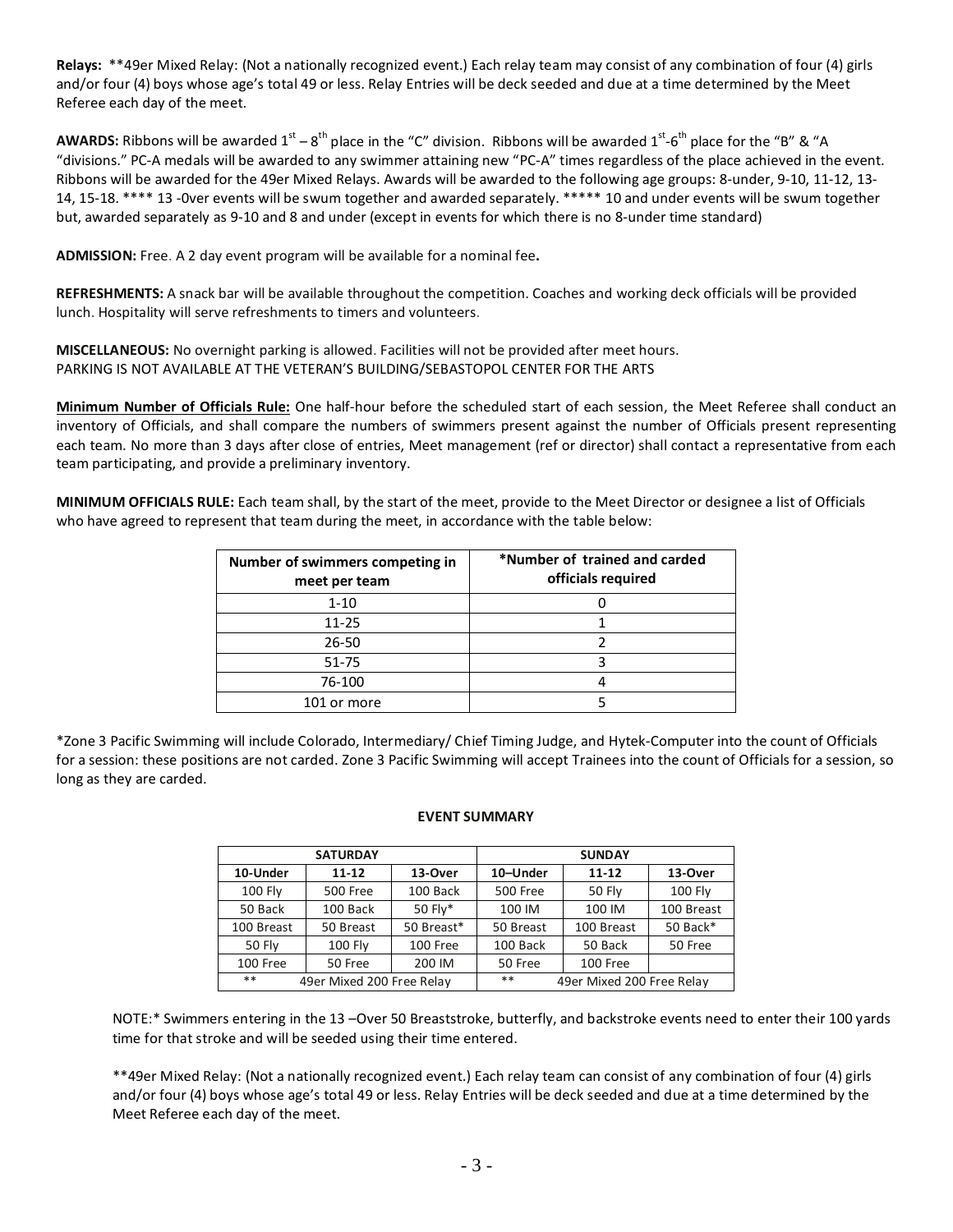|                | <b>Saturday October 26</b>  |                |               | <b>Sunday October 27</b>  |
|----------------|-----------------------------|----------------|---------------|---------------------------|
| <b>EVENT#</b>  | <b>EVENT</b>                | <b>EVENT#</b>  | <b>EVENT#</b> | <b>EVENT</b>              |
| $\mathbf{1}$   | 13-/Over 100 Back           | $\overline{2}$ | 31            | 10/Under 500 Free         |
| 3              | 10/Under 100 Fly            | 4              | 33            | 11-12 50 Fly              |
| 5              | 11-12 500 Free              | 6              | 35            | 13/Over 100 Fly           |
| $\overline{7}$ | 10/Under 50 Back            | 8              | 37            | 11-12 100 IM              |
| 9              | 11-12 100 Back              | 10             | 39            | 10/Under 100 IM           |
| 11             | 13-/Over 50 Fly             | 12             | 41            | 13/Over 100 Breast        |
| 13             | 10/-Under 100 Breast        | 14             | 43            | 11-12 100 Breast          |
| 15             | 11-12 50 Breast             | 16             | 45            | 10/Under 50 Breast        |
| 17             | 13/Over 50 Breast           | 18             | 47            | 13/Over 50 Back           |
| 19             | 10/Under 50 Fly             | 20             | 49            | 11-12 50 Back             |
| 21             | 11-12 100 Fly               | 22             | 51            | 10/Under 100 Back         |
| 23             | 13/Over 100 Free            | 24             | 53            | 11-12 100 Free            |
| 25             | 10/Under 100 Free           | 26             | 55            | 10/Under 50 Free          |
| 27             | 11-12 50 Free               | 28             | 57            | 13/Over 50 Free           |
| 29             | 13/Over 200 IM              | 30             |               |                           |
| 101            | 49er Mixed 200 Medley Relay |                | 202           | 49er Mixed 200 Free Relay |

| <b>Saturday October 26</b> |                             |                |
|----------------------------|-----------------------------|----------------|
| <b>EVENT#</b>              | <b>EVENT</b>                | <b>EVENT#</b>  |
| 1                          | 13-/Over 100 Back           | $\overline{2}$ |
| 3                          | 10/Under 100 Fly            | 4              |
| 5                          | 11-12 500 Free              | 6              |
| $\overline{7}$             | 10/Under 50 Back            | 8              |
| 9                          | 11-12 100 Back              | 10             |
| 11                         | 13-/Over 50 Fly             | 12             |
| 13                         | 10/-Under 100 Breast        | 14             |
| 15                         | 11-12 50 Breast             | 16             |
| 17                         | 13/Over 50 Breast           | 18             |
| 19                         | 10/Under 50 Fly             | 20             |
| 21                         | 11-12 100 Fly               | 22             |
| 23                         | 13/Over 100 Free            | 24             |
| 25                         | 10/Under 100 Free           | 26             |
| 27                         | 11-12 50 Free               | 28             |
| 29                         | 13/Over 200 IM              | 30             |
| 101                        | 49er Mixed 200 Medley Relay |                |

Use the following URL to find the time standards: [http://www.pacswim.org/swim-meet-times/standards.](http://www.pacswim.org/swim-meet-times/standards)